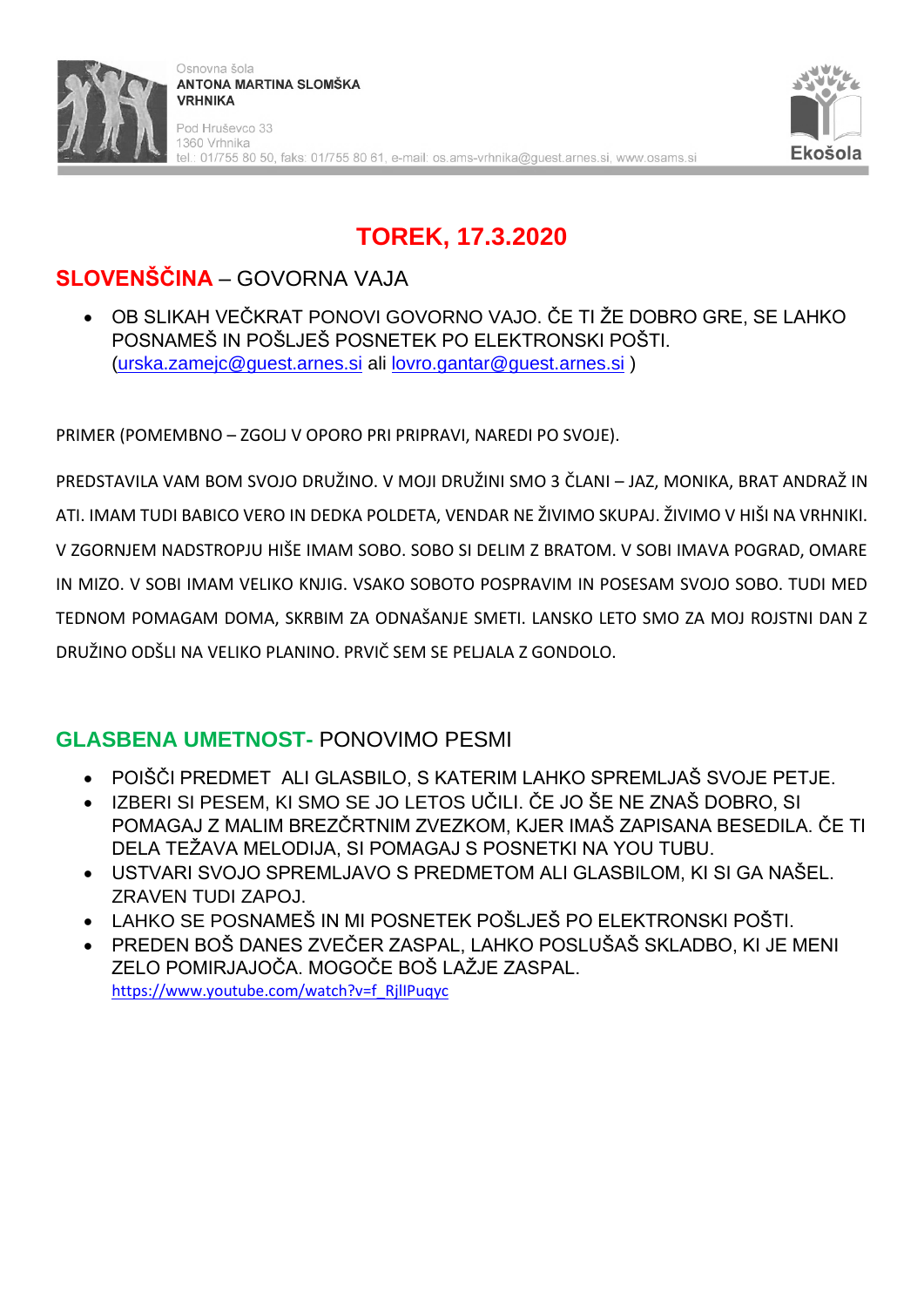#### **MATEMATIKA** – ZAPIS ŠTEVIL DO 10

- POŠIŠČI, KAJ IMAŠ V SVOJEM STANOVANJU PO 1 (NPR. TELEVIZIJA), PO 2….DO 10. ALI TI JE USPELO NAJTI VSE?
- PONOVI ŠTETJE OD 10 DO 1. KATERO ŠTEVILO JE TIK PRED ŠTEVILOM 8, 5, 10?
- V KARO ZVEZKU POIŠČI, KJER SO VAJE ZA ZAPIS ŠTEVIL OD 1 DO 10. DANES PRI VSAKI VRSTI ZAPIŠI 5 ŠTEVIL. PREDEN JIH ZAČNEŠ ZAPISOVATI, POGLEJ, KAKO SE JIH PRAVILNO ZAPIŠE. PAZI, DA JIH PIŠEŠ ČIM BOLJ NATANČNO. SVOJ ZAPIS LAHKO TUDI SLIKAŠ IN GA POŠLJEŠ PO ELEKTRONSKI POŠTI [\(urska.zamejc@guest.arnes.si](mailto:urska.zamejc@guest.arnes.si) ali [lovro.gantar@guest.arnes.si](mailto:lovro.gantar@guest.arnes.si) ). STARŠI NAJ TI PRI TEM

#### POMAGAJO.



• DANES ODIGRAJ POLJUBNO DRUŽABNO IGRO, PRI KATERI MEČEŠ 2 IGRALNI KOCKI. SKUPAJ SEŠTEJ ŠTEVILO PIK NA IGRALNI KOCKI.

### **ŠPORT** – POSKOKI

- ŠPORNE DEJAVNOSTI IZVAJAJ ZUNAJ V NARAVI, KJER JE ČIM MANJ LJUDI. POMEMBNO JE, DA SE NADIHAŠ ZVEŽEGA ZRAKA.
- MALO POTEČI NAOKOLI, DA SE OGREJEŠ.
- NA TLA POSTAVI EN PREDMET, KI GA NAJDEŠ ZUNAJ. PRESKOČI GA 10 KRAT.
- ČE IMAŠ DOMA KOLEBNICO, JO PRESKOČI 10 KRAT. ČE IMAŠ PRI TEM TEŽAVE, POMISLI NA TO, DA KOLEBNICO NAJPREJ ZAVRTIŠ IN NATO PRESKOČIŠ Z ENO ALI OBEMA NOGAMA. PRI TEM IMAŠ ROKE NARAZEN, DA SE TI KOLEBNICA NE ZAPLETE.
- SKAČI PO ENI NOGI VSAJ 10 KRAT. NATO NOGI ZAMENJAJ. NE HITI.
- ČE SI KJE V GOZDU, NAJDI DREVESNI ŠTOR. STOPI NANJ IN SKOČI ČIM DLJE V DALJINO. PRI TEM PAZI, DA PRED SEBOJ NIMAŠ OVIR IN PREVEČ TRDE PODLAGE.
- ŠE SAM POIŠČI NALOGE, KI SO POVEZANE S SKOKI.
- POSKRBI ZA SVOJO VARNOST.